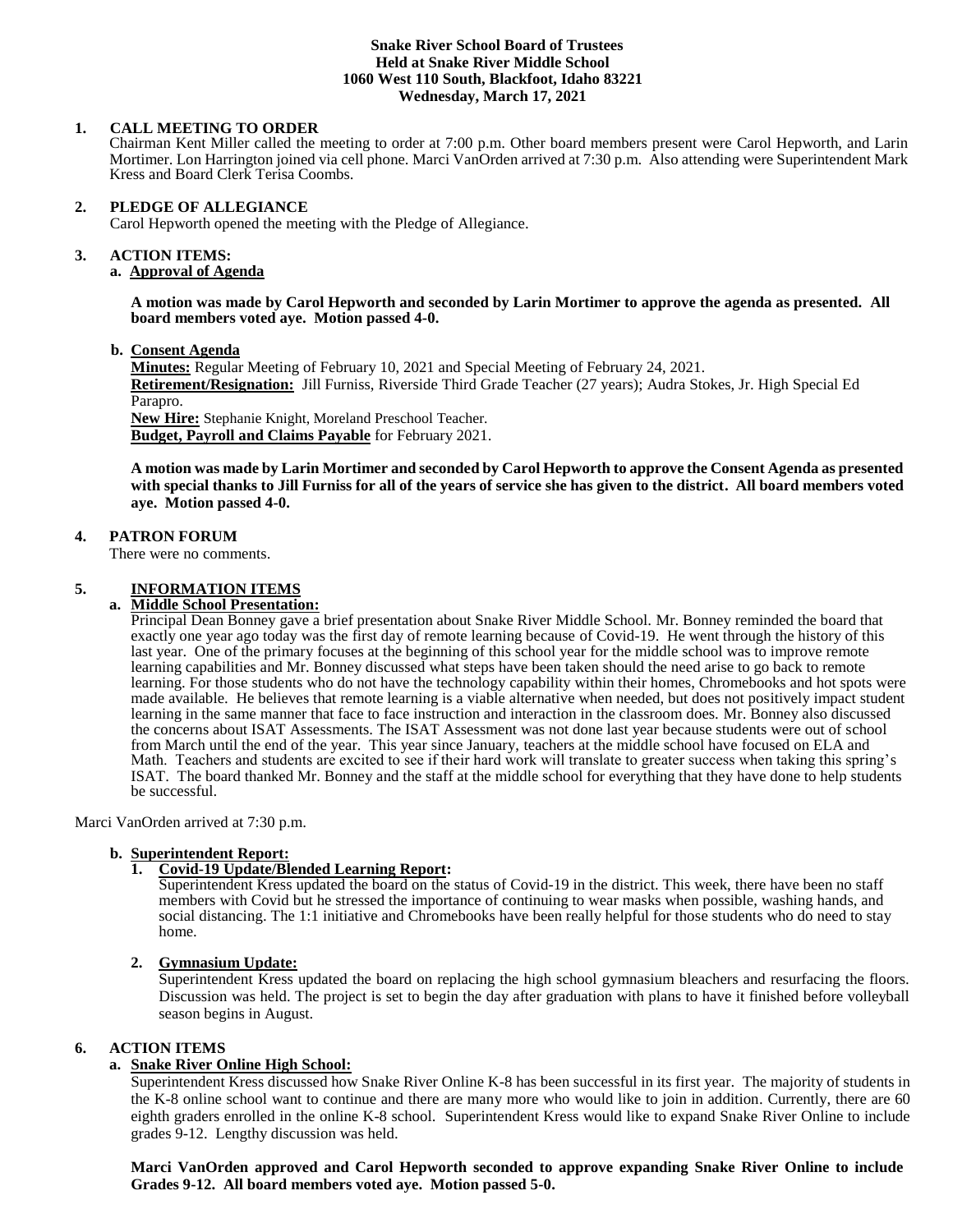## **b. Supplemental Levy Canvass:**

On March 15, 2021, the county election office presented the official canvass of the district's Supplemental Levy Election held March 9, 2021, to the Bingham County Commissioners (who act as a Board of Canvassers of Election). The commissioners approved the canvass as presented. Turnout numbers were low and the differences between advocating versus educating was discussed.

#### **A motion was made by Larin Mortimer and seconded by Carol Hepworth to accept the official Bingham County Commissioners' canvass of March 15, 2021 regarding the district's Supplemental Levy Election held March 9, 2021. All board members present voted aye. Motion passed 5-0.**

## **c. Reschedule April Board Meeting:**

Superintendent Kress will be out of town on April  $21<sup>st</sup>$ , the date of the April board meeting at Snake River High School. He is requesting to move the date to the week before on April 14, 2021.

### **Carol Hepworth approved and Lon Harrington seconded to approve moving the board meeting scheduled on April 21, 2021 to April 14, 2021 at Snake River High School. All board members voted aye. Motion passed 5-0.**

### **d. Superintendent Evaluation and Contract:**

Chairman Miller and Superintendent Kress were able to come up with four stretch goals. Discussion with the board took place about the following stretch goals and incentives.

- 1. Increased use of Advanced Opportunities, dual credits, CTE Certificates and a long-term goal of path to Associates Degree
- 2. District-wide Math improvement and Math curriculum adoption
- 3. Community Recreation/Weight Room Programs
- 4. Emergency Center developed at the High School

Discussion was also held about a 2% increase in salary and family health and dental benefits will be provided.

**A motion was made by Marci VanOrden and seconded by Lon Harrington to approve a 2% increase in Superintendent Mark Kress's contract and to provide \$1000 a month towards family health and dental insurance. A roll call vote was taken: Larin Mortimer, aye; Lon Harrington, aye; Marci VanOrden, aye; and Carol Hepworth, aye; Kent Miller, aye. Motion passed 5-0.** 

## **7. INFORMATIONAL ITEMS:**

## **a. Upcoming Events:**

- 1. Spring Break is March 31 through April 4, 2021
- 2. Jr. SAT Day is April 13, 2021 (no school for Seniors, Sophomores, or Freshman)
- 3. Next Board Meeting is April 14, 2021 at Snake River High School
- 4. The Retirement Reception will be May 18, 2021 at the High School Cafeteria from 4:15 p.m. to 6 p.m.

## **8. POLICY READINGS:**

**Policy 8201, High School and Jr. High Extracurricular Academic Eligibility:**

The Jr. High has aligned their daily schedule with the high school so this policy needs to be updated to reflect academic eligibility changes.

## **Carol Hepworth approved and Lon Harrington seconded to approve the second reading of Policy 8201, High School and Jr. High Extracurricular Academic Eligibility. All board members voted aye. Motion passed 5-0.**

The District is beginning the process of adopting ISBA policies. ISBA has recommended that the following three policies be adopted before moving on to others. Superintendent Kress explained the process.

**Policy 1300, "District Policy"** Sets forth policy on adoption and amendment of District Policy.

**Policy 1310, "Administrative Procedures"** This policy discusses administrative procedures. The superintendent shall develop such procedures as are necessary to ensure consistent implementation of policies adopted by the Board.

**Policy 1313, "Conflicting Policies and Procedures"** This policy sets forth the procedure when policies conflict with each other.

**Marci VanOrden approved and Larin Mortimer seconded to waive the first reading and adopt Policy 1300, "District Policy," Policy 1310, "Administrative Procedures," and Policy 1313, "Conflicting Policies and Procedures." All board members voted aye. Motion passed 5-0.**